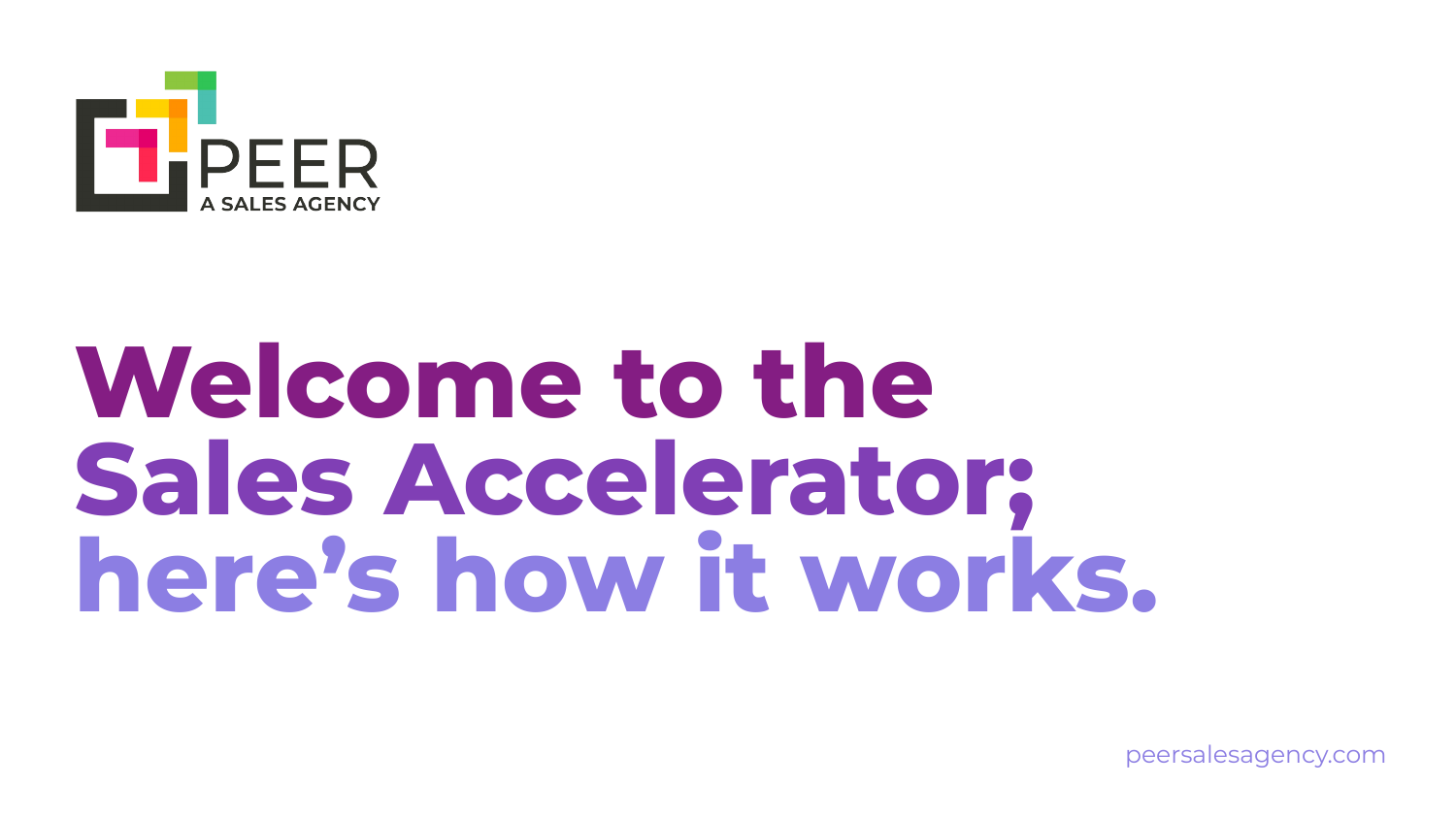# **The Process.**

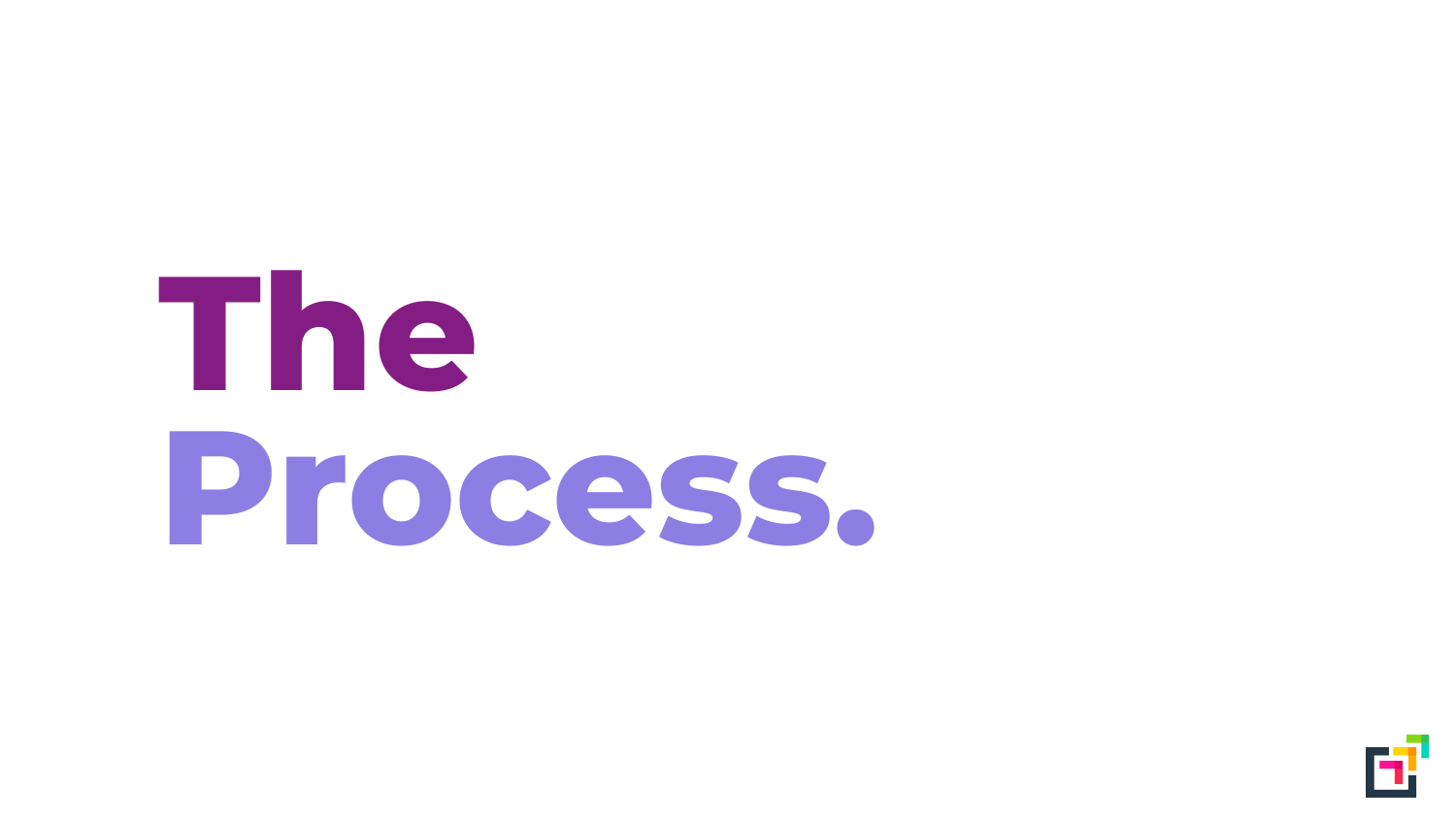#### To win deals, you must:

- **● Provide customers information that solves their problem**
- **● Be visible in multiple places at once so you can be found**
- **● Help customers easily navigate the buying process**



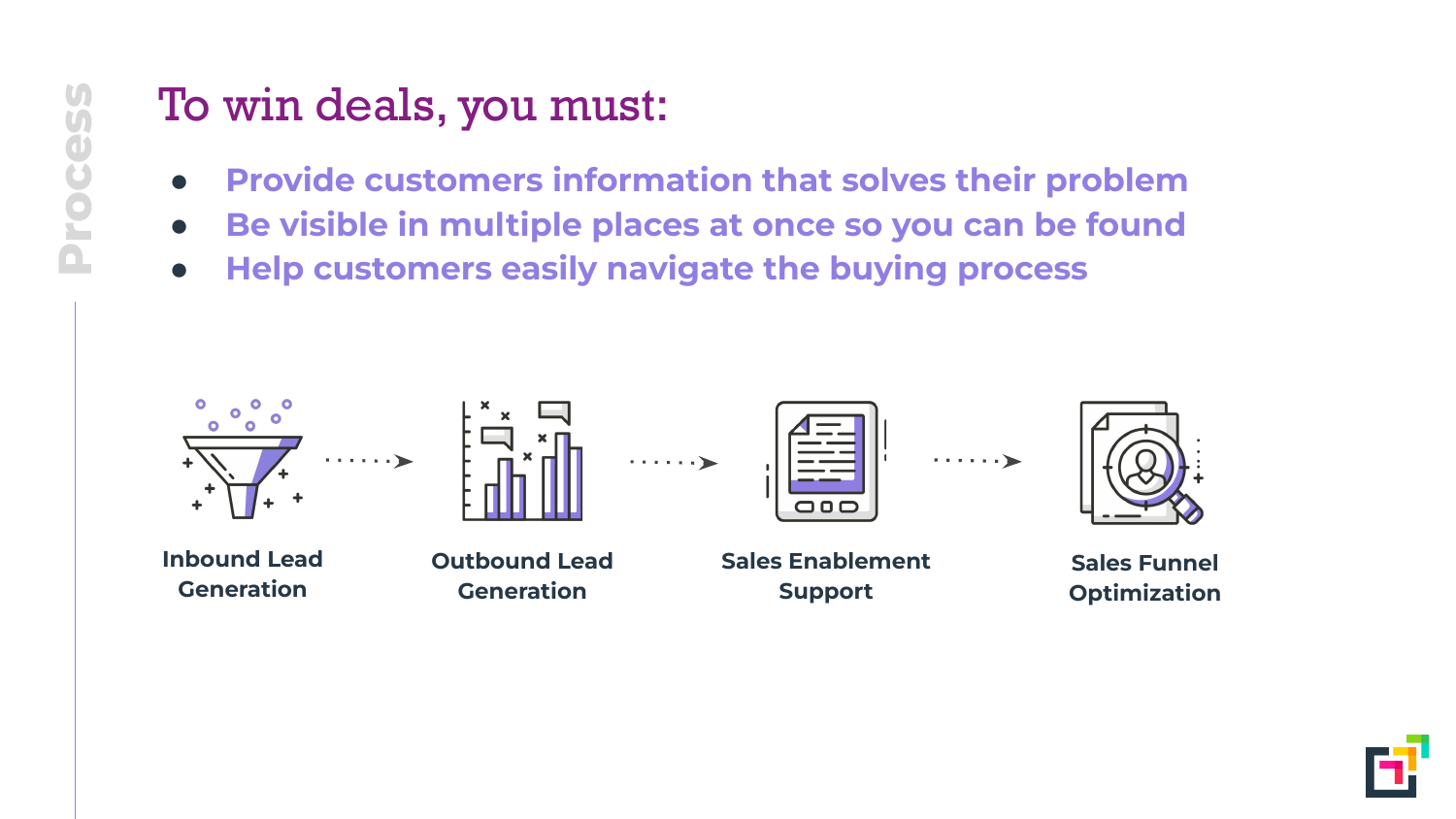This is called smart marketing and it starts by aligning your sales & marketing strategy.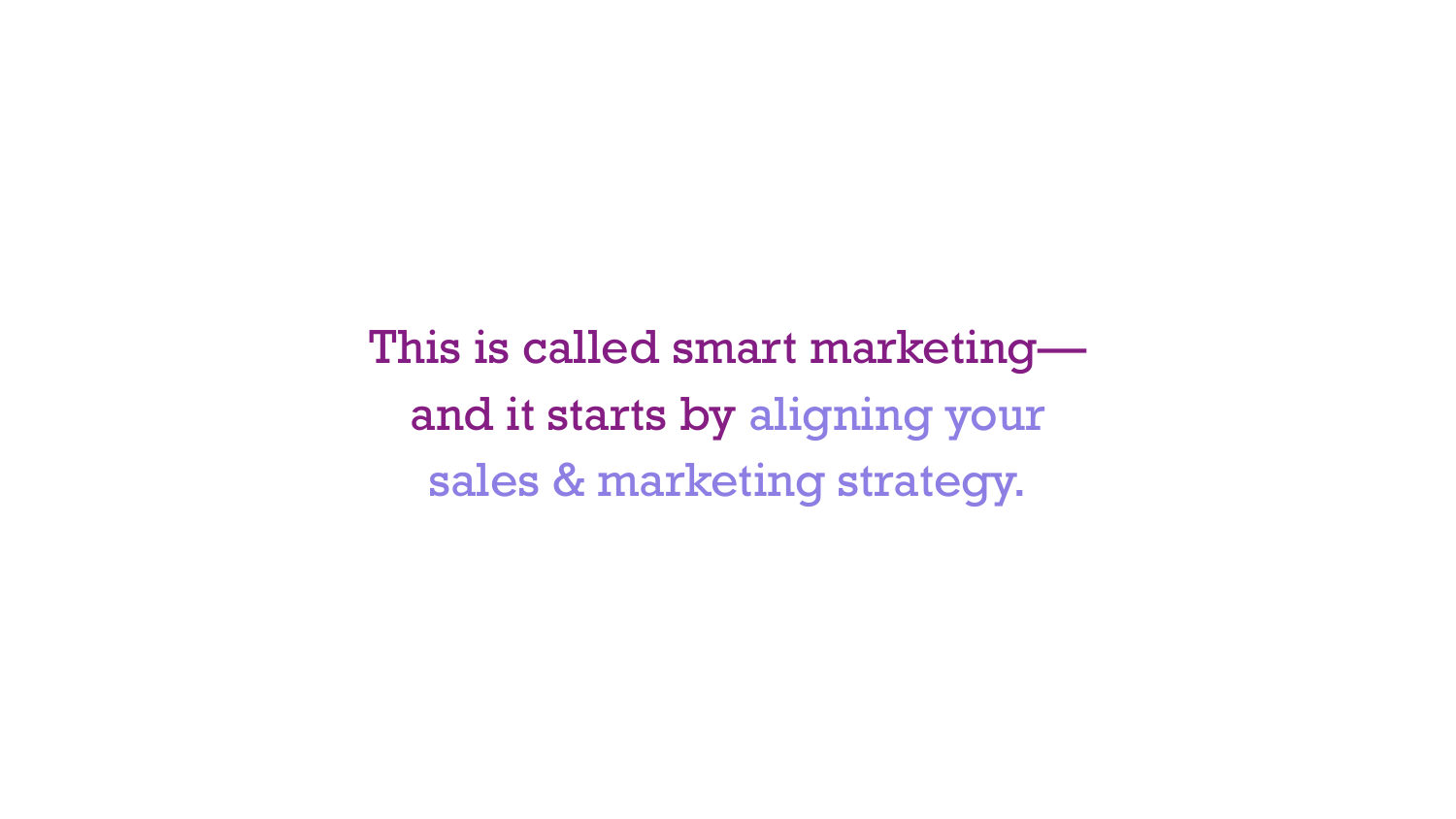#### How smarketing is different.

+



**Strategy**

Drives leads through digital campaigns, resources, and helps support the sales team with slicks, presentations, proposals, and more.



A dedicated BDR uses a multichannel approach to contact potential customers and set sales qualified meetings.

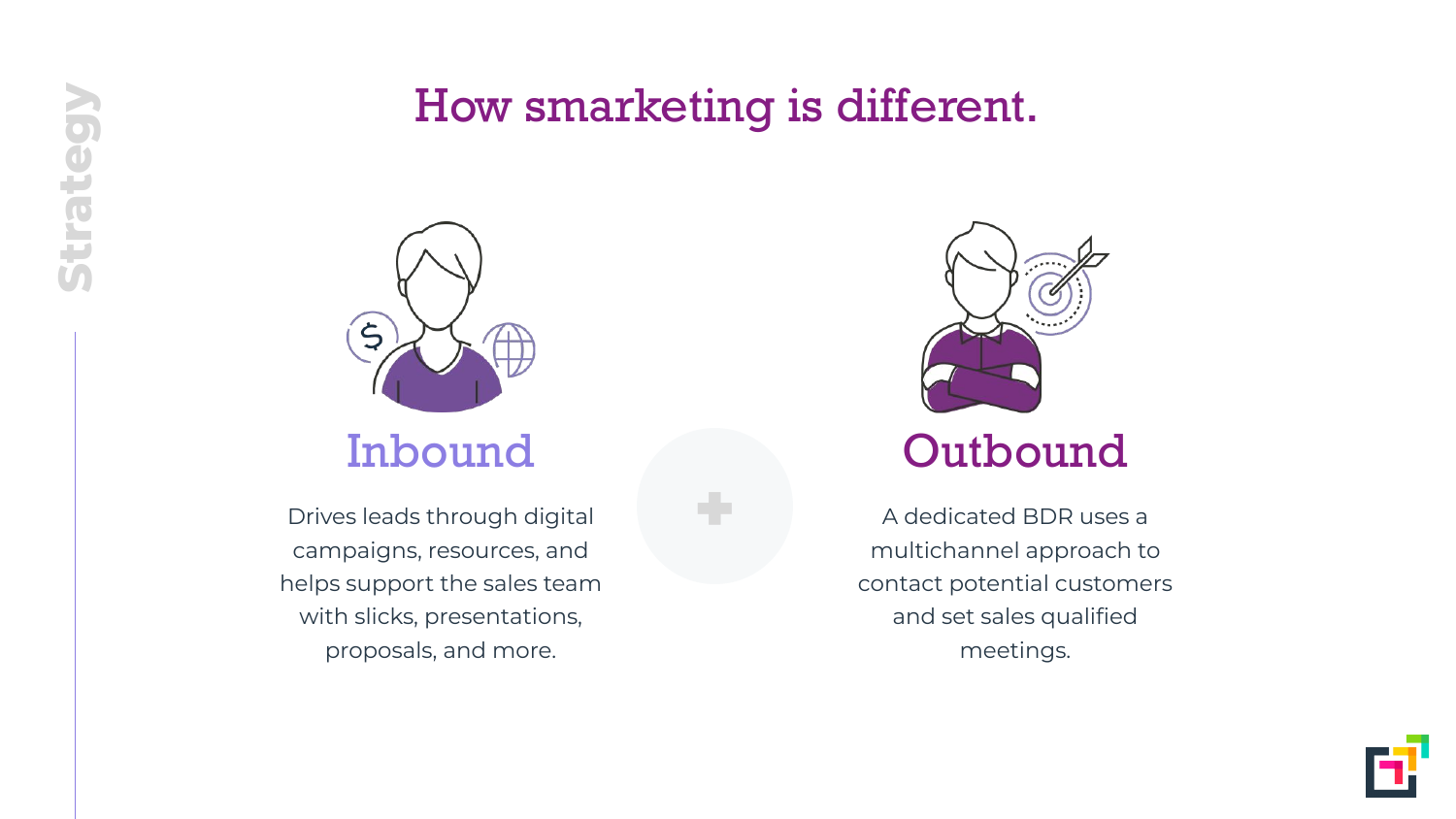### Sales Support

#### **Book sales qualified meetings**

Our BDRs use a multichannel approach to create personalised messages that increase the chances of getting replies from prospects.

#### **Enhance sales material**

From sales sheets to explainer videos, we'll provide the resources that are necessary for your sales team to sell more effectively.

#### **Review pitch content**

On top of implementing a winning sales strategy, we'll tailor your sales pitch for greater impact and sales success.

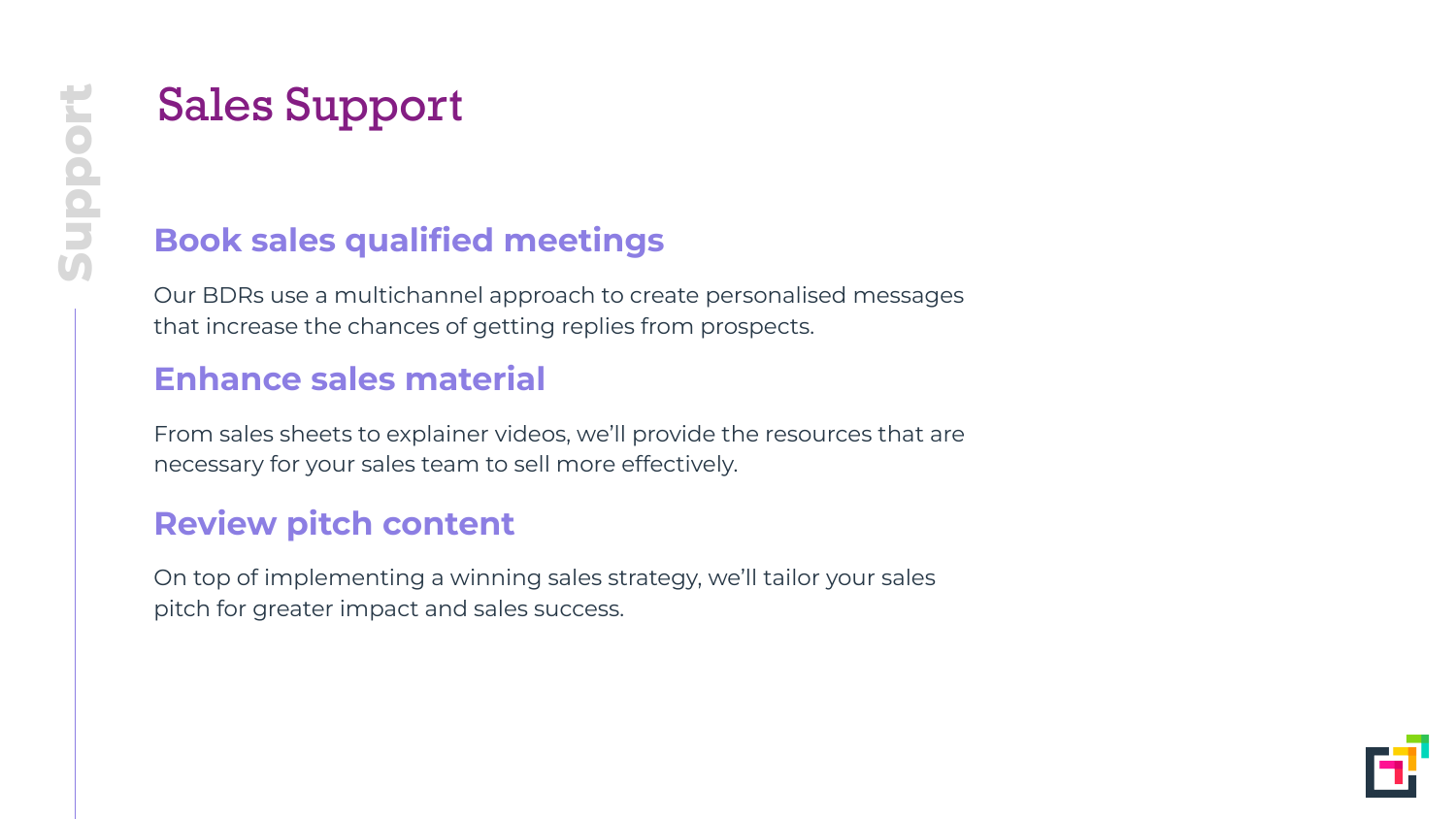#### You need a multi-channel approach.

#### **Email**

We quickly find sales-ready leads. We'll warm leads up with targeted, non-intrusive messaging.

#### **LinkedIn**

Combine email with social selling on LinkedIn, a great channel because 80% of B2B leads come from it.



#### **Cold Calls**

Then we go one step further and cold call prospects to initiate live dialogue through the phone. As a standalone channel, it can be disruptive to prospects and provide a lower ROI but it is still very useful combined with other channels!



**97** *O* of SDR teams that hit quota in **2019** used 3+ outreach channels.

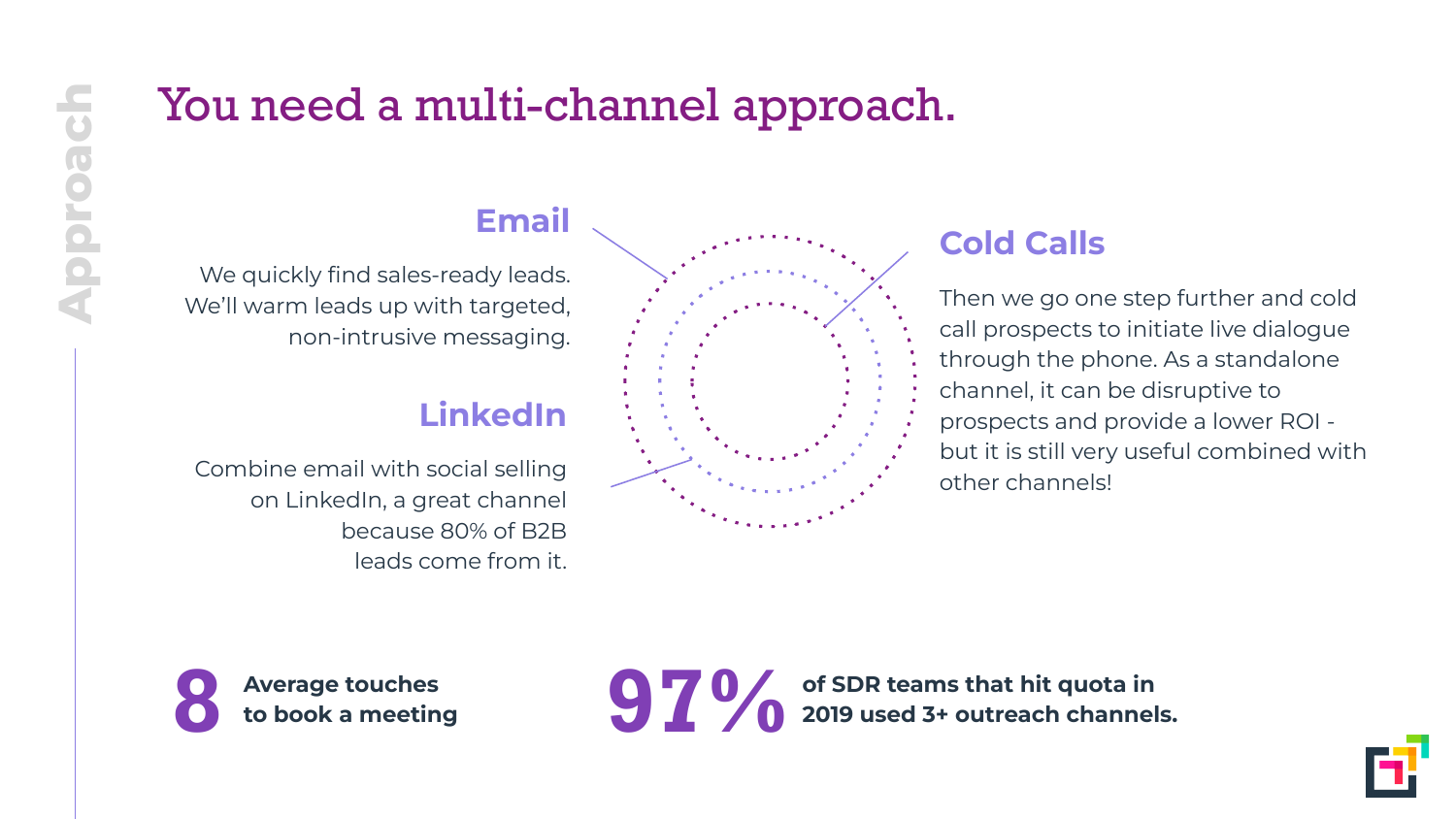#### Proof that it works.



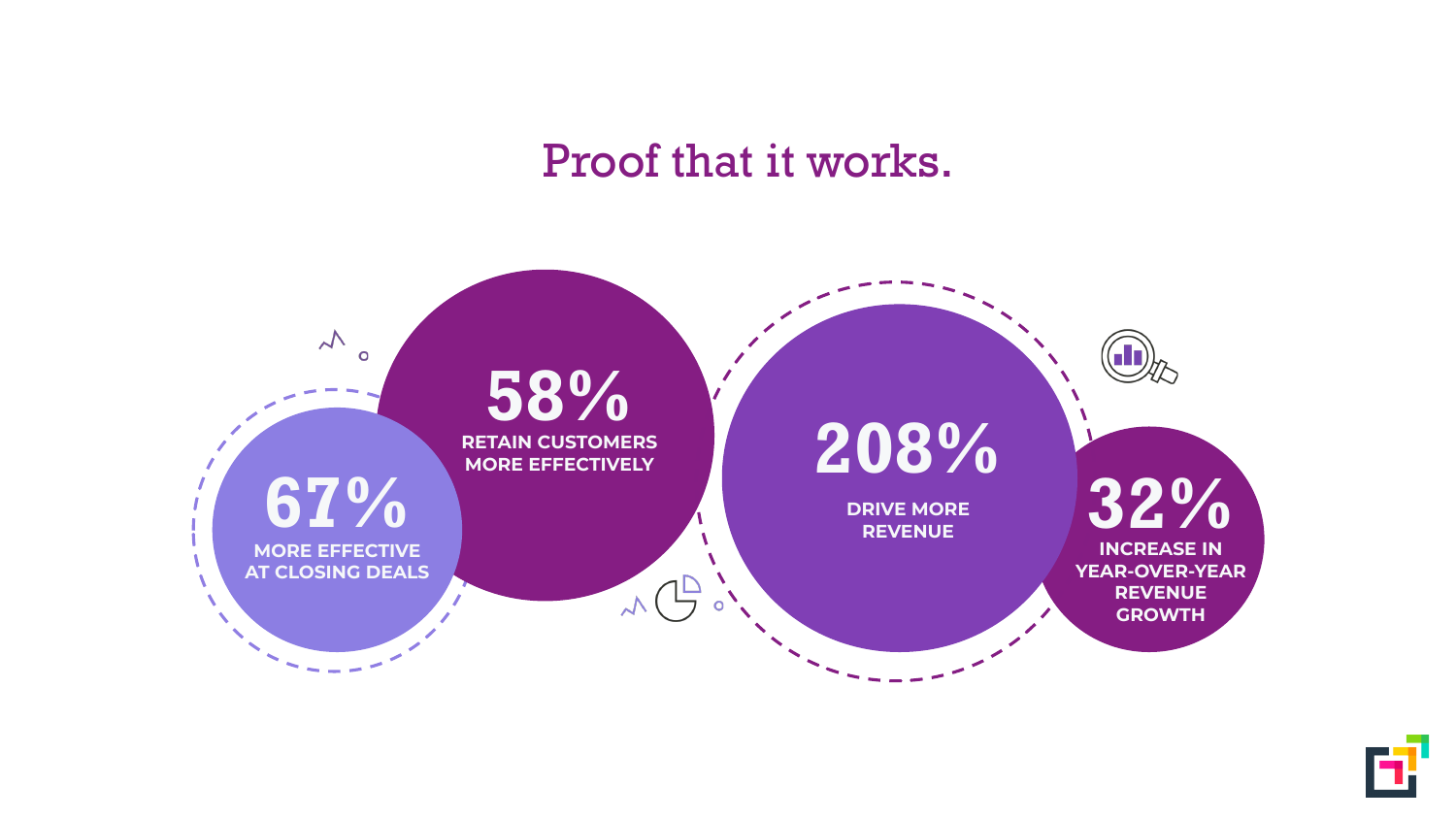



Clarify your message to attract the right leads.

Develop copy and scripts with offers too good to pass up.



#### **STEP 1 STEP 2 STEP 3**

Build hyper-targeted lists to get in front of the right people at the right time.



Book meetings through our multi-channel approach.



**STEP 4 STEP 5**

Help the sales team close deals with sales enablement materials.

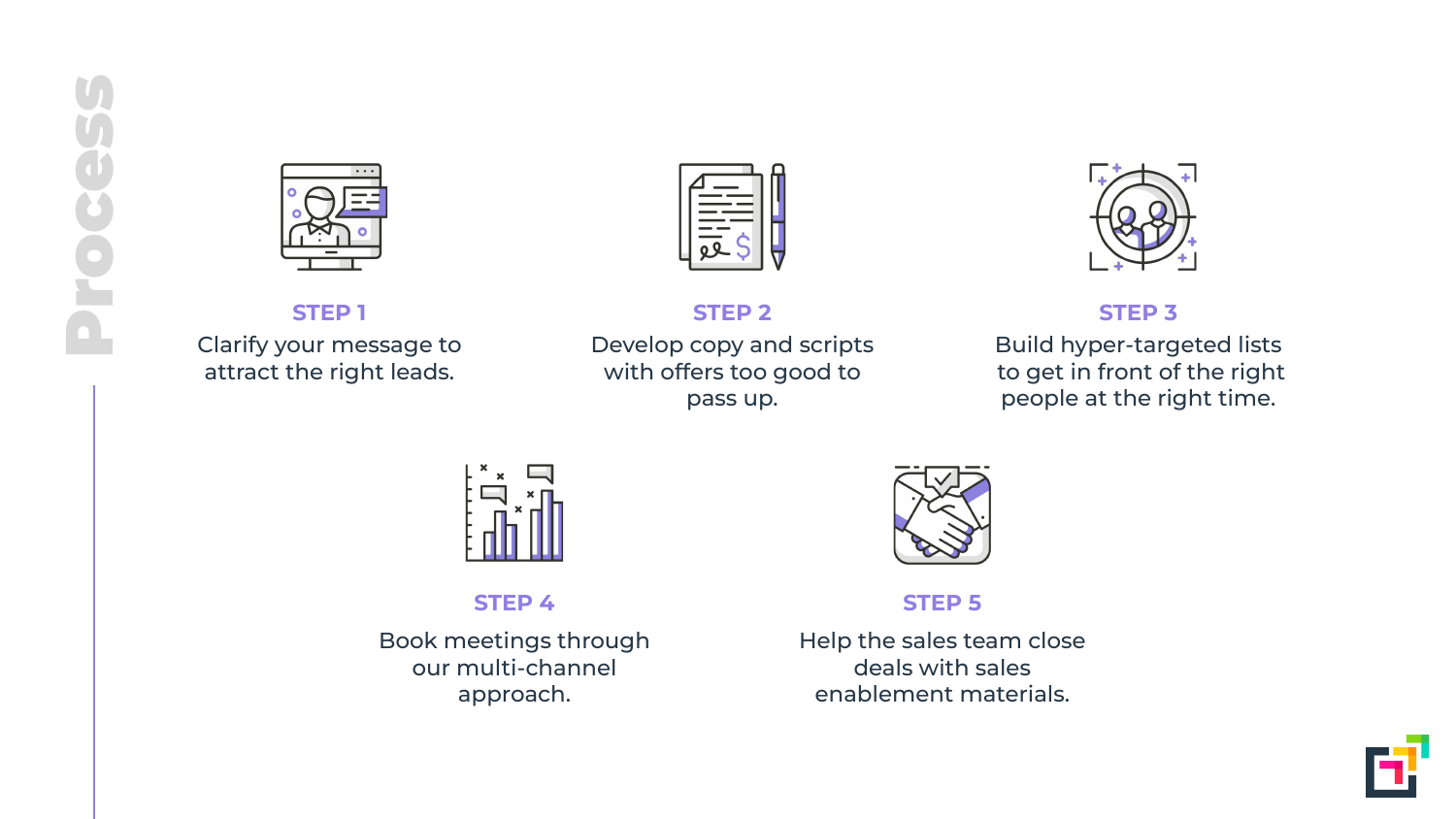## Buyer journey touchpoints

Process

**Seco.** 

U



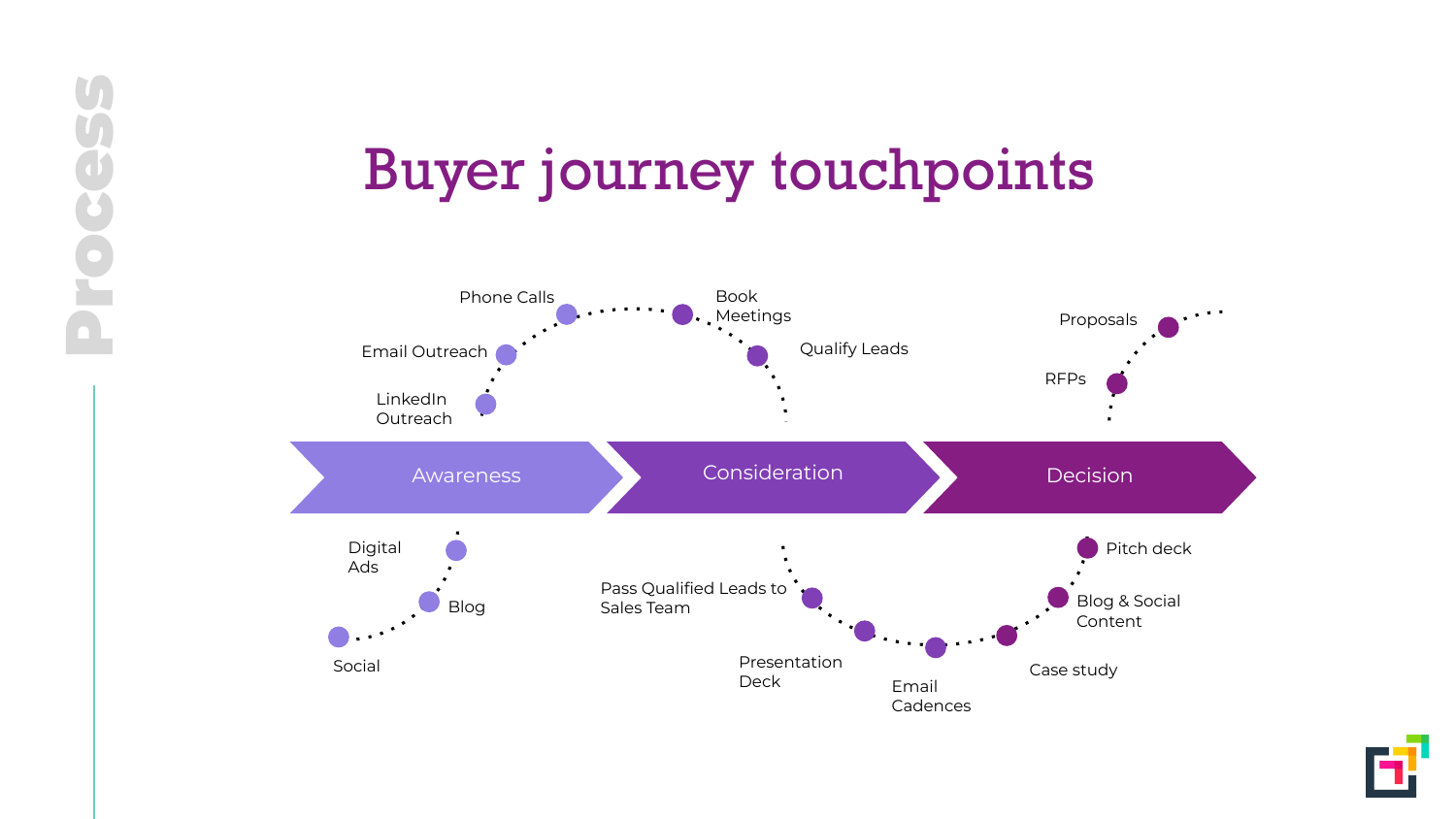## How we measure

#### your success.

**List growth**

New contacts & reduced unsubscribers.

**Qualified leads**

Engaged leads who fit the ideal customer profile.

#### **Scheduled sales meetings**

Conversation-ready leads.

**Proposals**

Opportunities ready for a detailed solution.

New revenue from opportunities. **Closed deals**